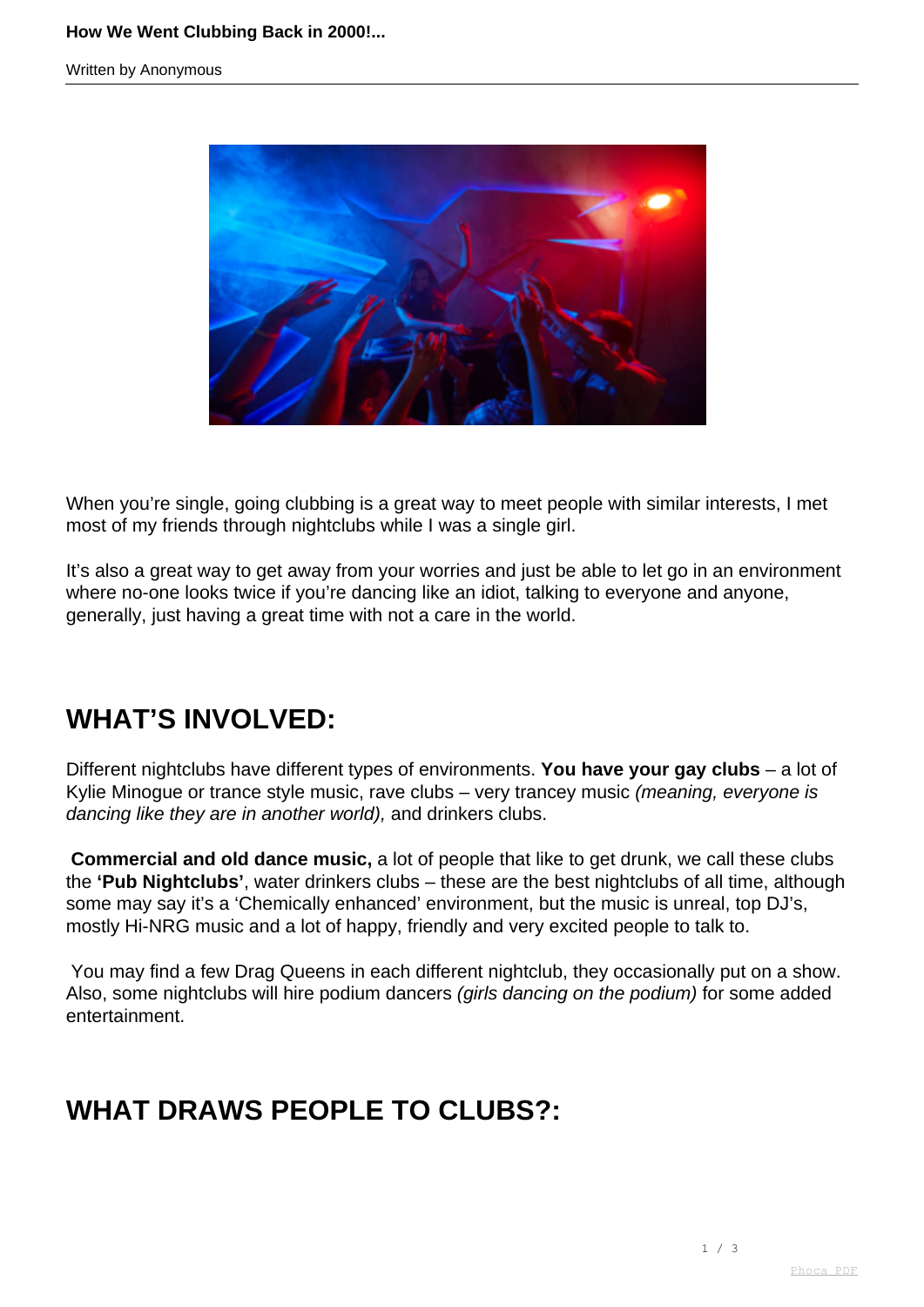#### **How We Went Clubbing Back in 2000!...**

Written by Anonymous



People are drawn to the whole

atmosphere of **'The Scene'** (as we call it). Everyone knows everyone and everybody is happy and friendly. The music is loud and pumping, the strobe lights and lasers are going off all the time, and everyone is partying their hardest.

However, there are some drawbacks, ie. **'The Heavies'**, these guys are similar to The [Mafia.](http://www.phoca.cz/phocapdf) You will notice that they sit on the outskirts in a club, usually big guys, some with trench coats, and they just sit there and stare at everyone all night. So don't look at them, and they won't bother you.

#### **Another thing that makes people want to go clubbing all the time, is the music.**

 When you're sitting at home or driving with the music going, and a particular song comes on that you like, you remember back to when you heard it in the nightclub, and you think of how